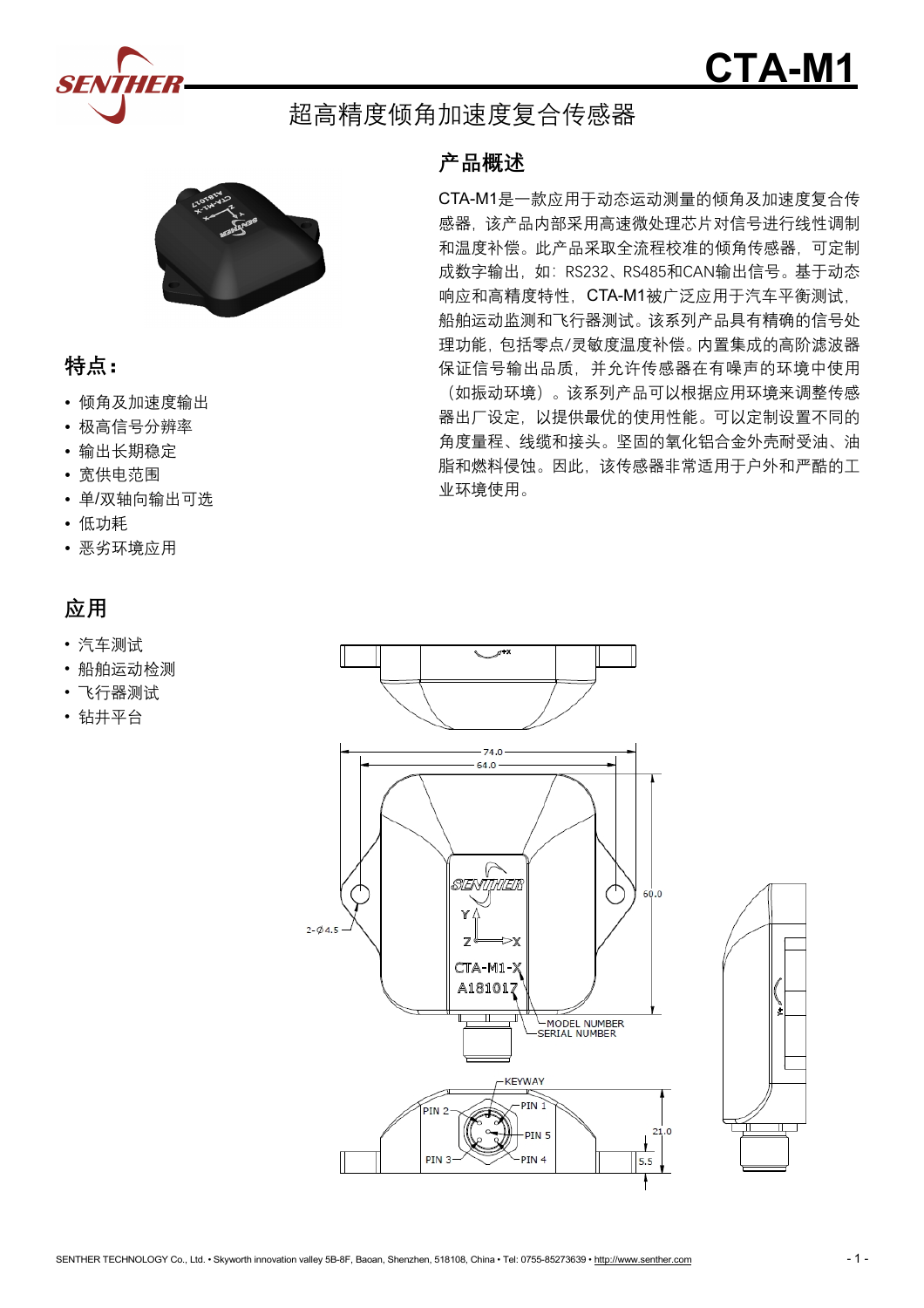



除非有特别说明,下列参数典型值均在@24°C (+75°F), 12Vdc供电,<1Hz的条件下测得。

| 倾角参数                  | 规格要求               |                     |  |
|-----------------------|--------------------|---------------------|--|
| 测量范围                  | $\pm 5/10/15/30$   | $\circ$             |  |
| 测量精度 (-20°C TO +60°C) | ±0.005             | $\circ$             |  |
| 零点温漂 (-40°C TO +85°C) | 0.0011             | $\circ$ / $\circ$ C |  |
| 分辨率                   | 0.001              | $\circ$             |  |
| 输出带宽                  | 1/2/3/5, DEFAULT 1 | <b>Hz</b>           |  |
| 非线性                   | ±0.003             | $\circ$             |  |
| 重复精度                  | ±0.002             | $\circ$             |  |

| 加速度参数                | 规格要求       | 单位   |
|----------------------|------------|------|
| 测量范围                 | ±2         | g    |
| 频率响应 ±5%             | $0 - 20$   | Hz   |
| 测量精度                 | $\pm 0.5$  | mq   |
| 零点温漂, -40°C TO +85°C | $\pm 0.02$ | mg/C |
| 分辨率                  | 0.1        | mg   |
| 非线性                  | ±1         | %FSO |

| 电气性能参数         | 规格要求                   | 单位        |
|----------------|------------------------|-----------|
| 供电电压           | 9 to 36                | Vdc       |
| 绝缘电阻 (@100Vdc) | >100                   | $M\Omega$ |
| 上电时间           | < 100                  | mSEC      |
| 操作温度           | $-40$ to $+85$         | °C        |
| 冲击极限           | 1000                   | g         |
| 刷新频率           | 10 MAX                 | Hz        |
| 电磁兼容           | EN61000/GBT17626       |           |
| 防护等级           | <b>IP67</b>            |           |
| 外壳材料           | 黑色氧化铝合金                |           |
| 连接器            | M12X1.0, 5-PINS SOCKET |           |
| 平均故障间隔时间(MTBF) | 10                     | 年         |
| 重量 (不含线缆)      | < 200                  | Gram      |

## 输出接口**/**代码 **X**

| 连接矩阵   | A             | в              | B1             | ⊾          |
|--------|---------------|----------------|----------------|------------|
|        | <b>RS232</b>  | <b>RS485</b>   | <b>RS485</b>   | <b>CAN</b> |
| 连接器针 1 | 电源正           | 电源正            | 电源正            | 电源正        |
| 连接器针 2 | 电源地           | 电源地            | 电源地            | 电源地        |
| 连接器针 3 | <b>TXD</b>    | <b>RS485-A</b> | <b>RS485-A</b> | CAN-H      |
| 连接器针 4 | <b>RXD</b>    | <b>RS485-B</b> | <b>RS485-B</b> | CAN-L      |
| 连接器针 5 | 信号地           | 信号地            | 信号地            | 信号地        |
| 通讯协议   | <b>MODBUS</b> | <b>MODBUS</b>  | 定制             | 定制         |

SENTHER TECHNOLOGY Co., Ltd. • Skyworth innovation valley 5B-8F, Baoan, Shenzhen, 518108, China • Tel: 0755-85273639 • <http://www.senther.com> - 2 -